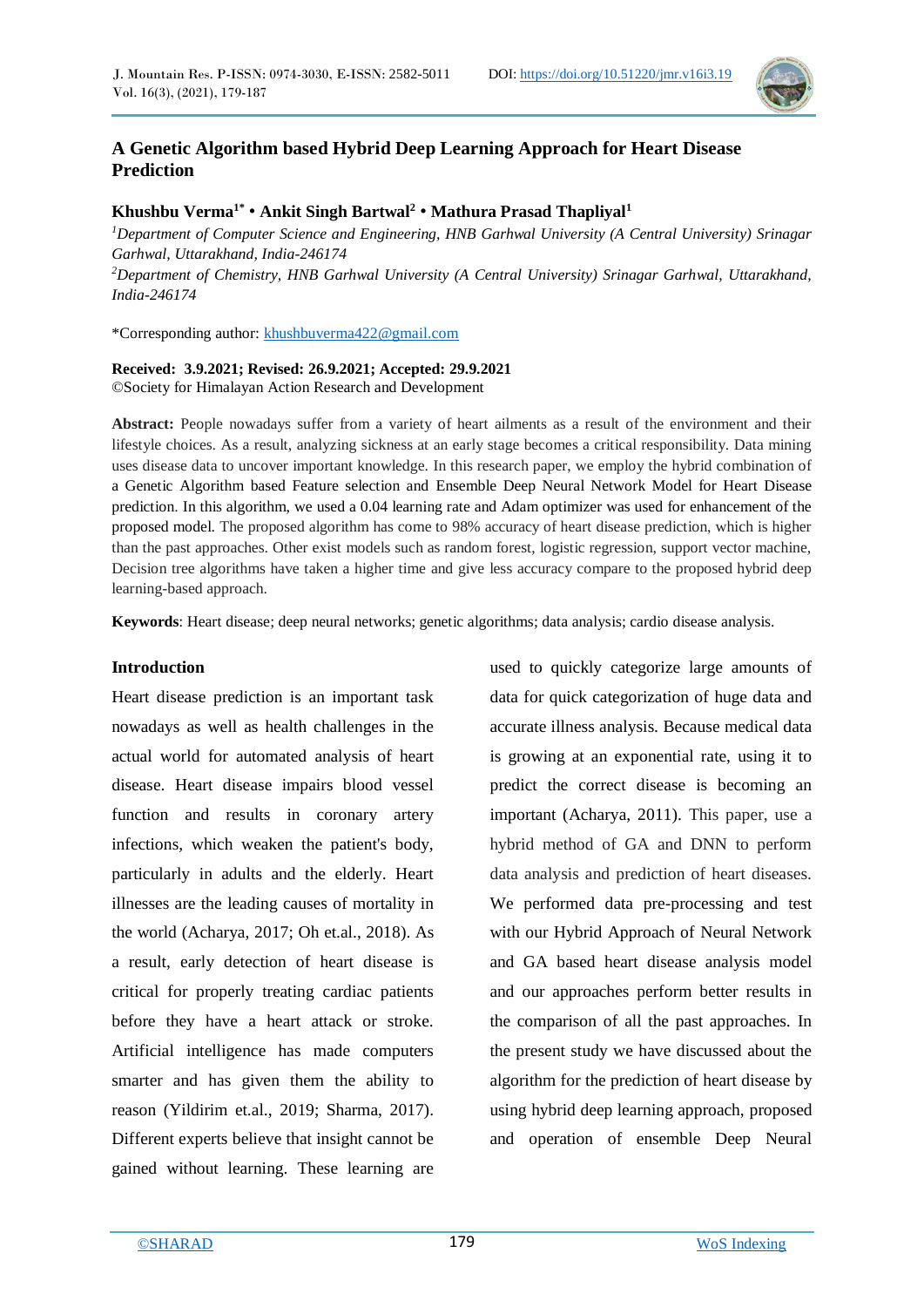

Network (DNN), and dataset pre-processing study.

## **Literature Review**

Authors introduced a risk analysis method (Chen et.al., 2017) by combining structured and unstructured hospital data. They devised a disease analysis system for a variety of areas. They looked at diabetes, cerebral infractions, and heart illness to see if they may anticipate illness. On structured data, the illness analysis is made. The Decision Tree method outperforms both the Nave Bayes and the KNN algorithms in terms of results. The accuracy of CNN-based unimodal illness risk analysis is compared to the accuracy of CNNbased multimodal disease risk analysis. This research considers both organized and unstructured data in its analysis. The author had to work only dealt with structured data, and none of the authors had dealt with unstructured data. However, this paper relies on both organized and unstructured data with the use of the patient's EHR data (Qian et.al., 2015) created a disease risk analysis system. The active patient risk model was constructed as a result of this. The Alzheimer's disease is used for that active risk analysis method. Based on Wearable sensor data of the 2.0 system presented by (Zhang et.al., 2017). It was possible to capture the patient's physiological status using this fabric. This information is also utilized for analysis. The problems that were encountered when designing the wearable 2.0 architecture were discussed. Many uses are explored in this,

including chronic illness monitoring and emotional care, among others. (Kunjir et.al., 2017) created cloud-based health–Cps system to handle massive amounts of biological data. The health-Cps system is developed in such a way that two technologies are preferred: cloud and big data. This system carried out a variety of tasks related to cloud-like data processing, monitoring, and analysis. This system also provides a variety of healthcare services. (Qiu et.al., 2016) the author of this study proposed a technological advancement in the health system, which is primarily focused on data exchange across all telehealth providers via the cloud. This paper proposes a cloud-based data sharing solution for enhanced data sharing using data sharing ideas. The best telehealth sharing model is shown here. This author devised a novel optimum massive data sharing method for this purpose. By using this approach, users can acquire the best answers for processing biological data. (Mendis et.al., 2011) suggested the best, that detect illness based on patient history. Multiple illnesses were anticipated, as well as an undiscovered pattern of patient state. They developed the most effective illness analysis model based on health data. In addition, the notion of numerous illnesses was discovered with some unknown pattern. (Leoni et.al., 2017) compared machine learning algorithms in terms of classification accuracy in a liver illness dataset and achieved 91 percent accuracy. The authors have utilized in a variety of application areas and has proven to be capable of doing classification efficiently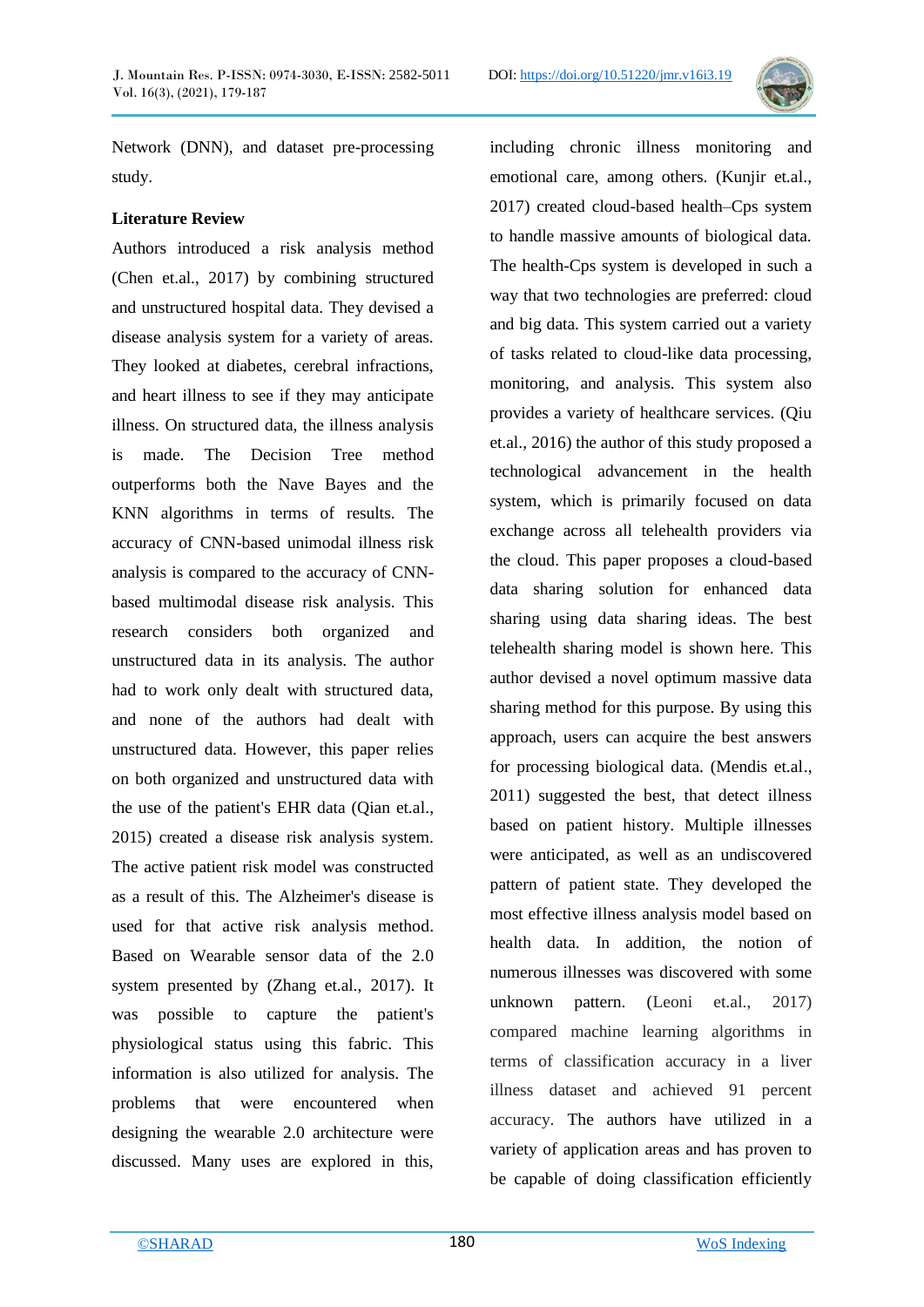

and with high results. (Sunny et.al., 2018) described particularly beneficial for illness detection on the supplied data set, according to the authors. Small amounts of data, such as symptoms or prior information gleaned from a medical diagnostic, are utilized to make an analysis. The limitations of this work were that they were unable to evaluate a huge dataset; as medical data continues to expand, it is necessary to categorize it, which is a difficult task. (Vinitha et.al., 2018) suggested a CNN-MDRP method for illness analysis using heart data from a medical examination. In this paper, we perform data analysis of heart patients using GA and neural networks. (Chen et.al., 2017) compare and outperform other machine learning algorithms in terms of classification accuracy in a liver illness dataset by 91 percent. The author has utilized in a variety of application areas and has proven to be capable of doing classification efficiently and with high results. (Amin et.al., 2013) described particularly beneficial for illness detection on the supplied data set, according to the authors. Small amounts of data, such as symptoms or prior information gleaned from a medical diagnostic, are utilized to make an analysis. (Palaniappan et.al., 2008) suggested a CNN-MDRP method for illness analysis using heart data from a medical examination. In this paper, we perform data analysis of heart patients using GA and neural networks.

#### **Dataset**

For analysis and monitoring system of heart diseases, we prepare heart diseases dataset that taken raw form on the UCI machine learning. This heart disease dataset contain 54 features attribute and 900 patient records, which also consist of target attribute and rest of all have feature attribute. The target attribute has two numeric value 0 and 1, 0 means have not heart disease and 1 means have heart disease. First of all, clean it for analysis at each stage (Heart diseases dataset; symptoms).

#### **Missing-data filtering**

Wearable sensor data and data retrieved from EMRs both contain worthless and inaccurate information. Noisy wearable sensor of heart disease data produced an inaccurate result (Acharya, 2018). Furthermore, when data retrieved from EMRs does not contain at least one value, it is assumed that the data is missing. Text mining techniques may have failed to recognise a FRF value, or FRF values may not have been recorded, resulting in information being lost in the extracted data. We use a well-known filtering technique called Kalman filtering technique to clean the data. This filter eliminates noise, duplicate records, and inconsistencies from the data. The parameters *X*,  $ct_j$ , *i*,  $X_i^{ct_j}$ , and Mean ( $X^{ct_j}$ ) in equation 1 shows features such that  $=$ {"age", "chol", "sex", "heart rate…..}.

$$
Mean (X^{ctj}) = \frac{1}{n \sum X_i^{ctj}} \tag{1}
$$

## **Feature selection**

This section, Genetic Algorithm is used for feature selection depending on Many irrelevant characteristics are commonly included in patient data which reducing the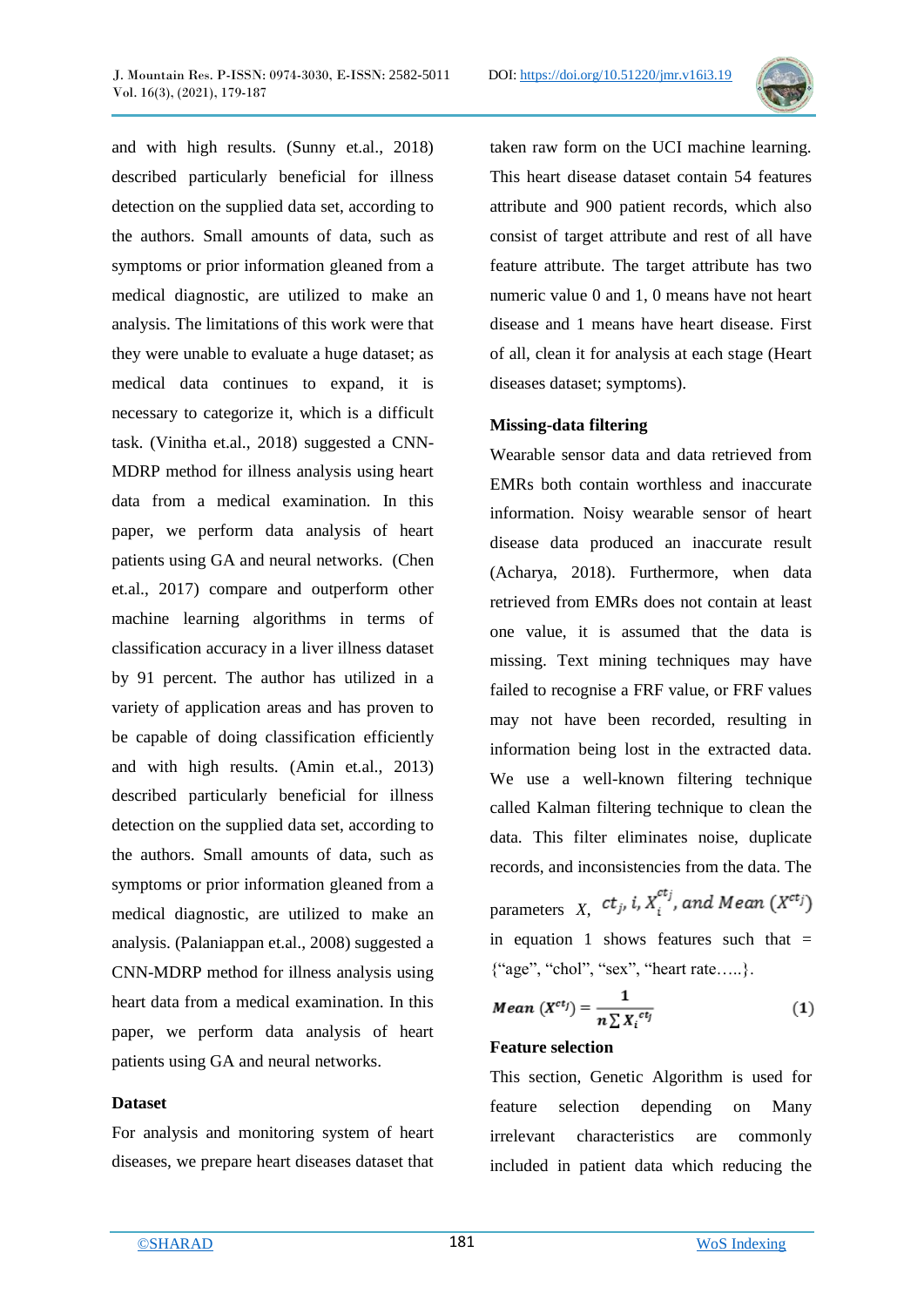accuracy of heart disease forecast. It is critical to eliminate noisy data, pick important characteristics that aid in accurate findings, and decrease the dataset's complexity and dimensionality before using any analysis model. As a result, feature selection is a crucial step in improving data clarity in healthcare datasets. The genetic algorithms have fundamental functions such as

inheritance and mutation, which use a variety of operators. According to the fitness norm, Selection operator chooses a member of an age group to play a part in the reproduction process. The most compatible members of the present age group are more likely to create the future population in this manner*.* The mutation operator is used to make modifications to a current-generation member's gene in order to generate a new generation member. After feature selection using genetic algorithm we have 20 important features that further used

for classification. There are 32 features have been reduced. Among of one have target class and rest of all have feature class.

## **Normalization**

The heart illness dataset has a lot of characteristics, and each feature has a distinct numerical value, which makes the computing process more complicated. As a result, a normalisation approach is utilised to normalise datasets in the range of 0 to 1, as well as to reduce numerical complexity. Data normalisation may be done in a variety of ways. The well-known min-max normalisation approach is employed in the proposed system. Using the following equation, this technique maps a numerical value. The parameters  $DV_{norm}$ ,  $DV^{hd}$ ,  $DV_{min}$ ,  $DV_{max}$  in the following equation, are normalized data value, original data value, minimum data value and maximum data value, respectively.

$$
DV_{norm} = \frac{DV^{mu} - DV_{min}}{DV_{max} - DV_{min}} * (new_{max} - new_{min}) + new\_min
$$
 (2)

# **Proposes Ensemble Deep Neural Network Model for Heart Disease Prediction**

 $\mathbf{L}$ 

The connection between input and output variables determines the behaviour of the model. The inner layer of the neural network is the one that is not visible to the naked eye. Several hidden layers may exist. Inputs and their associations with other hidden layers affect how well a hidden layer performs. This research paper determines four numbers of layers and 12 neurons in each layer except the output layer by trial and error. The output layer has only two nodes that produce a binary outcome of the proposed model. In comparison to the AdaBoost method, the boosting approach is better at managing noisy data, according to our testing and data analysis (Kumar, 2017). The input data, weight and bias are represented in the following equation.

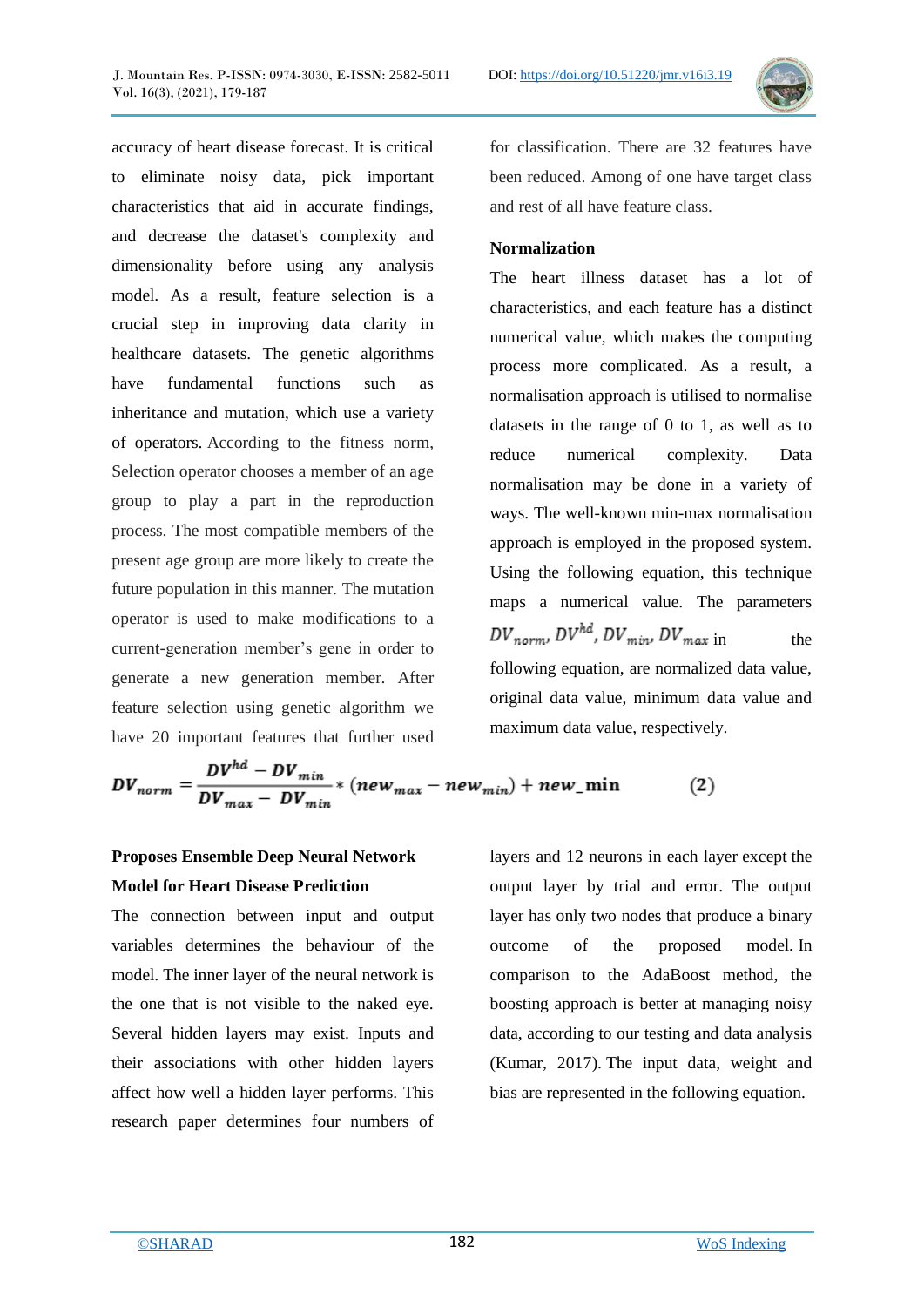

$$
Infonet_i = \sum_{i}^{n} x_i * w_{ij} + b_j
$$
 (3)

During the time of the training, the model modified weight by equation 4.

Calculate  $\Delta$  $(4)$  $=-\alpha$ and

-α represent learning rate and E represent the error rate which is represented by equation 5. Output layer has only two-node because we used binary classification for the detection of breast cancer disease. Equation 2 represents the difference between T and A.

$$
E = \frac{1}{2} \sum_{s=1}^{x} \sum_{\theta=1}^{y} (T - A)^2
$$
 (5)

Error rate, number of samples, number of outputs, Target output, Actual output are all represented by E, S, O, T, A, respectively. The entire calculation was repeated until the high accuracy was not obtained as well as we got less difference between the actual output and target output. In this algorithm, we used a 0.04 learning rate and for the enhancement of the proposed model we have used Adam optimizer. After that, we obtained the accurate

 $\lambda$ 

performance of the Proposed Deep Learning Model for Heart Disease prediction classifiers on the Heart Disease diseases dataset finding the best training iterations our model is built in such a manner that determines the precise number of iterations required to reach the maximum degree of accuracy (Sharma et.al., 2019; Bhurane et.al., 2019). Algorithm 1 briefly explains the working strategy of proposed deep learning model.

#### **Algorithm 1. Ensemble Deep Neural Network Model for Heart Disease prediction.**

**Input:** Number of Attribute A = a1, a2, a3, a4 ……. a20 for Heart Disease Prediction. **Output:** The Diagnosis of Heart Disease Present or the absence of Heart Disease. **Begin** 1. For input all features of Heart Disease, do iterations. 2. Computed the weighted sum and add bias in each. and 4. Choose  $\alpha$  and Update  $W_{k,l}$ 5. Review the difference is as small as possible between T and A. 6. **End for** 7.To apply ReLU activation function to diagnosis heart disease. 8.For enhance performance of algorithm use AdaBoost model. If obtained high accuracy and less error than stop.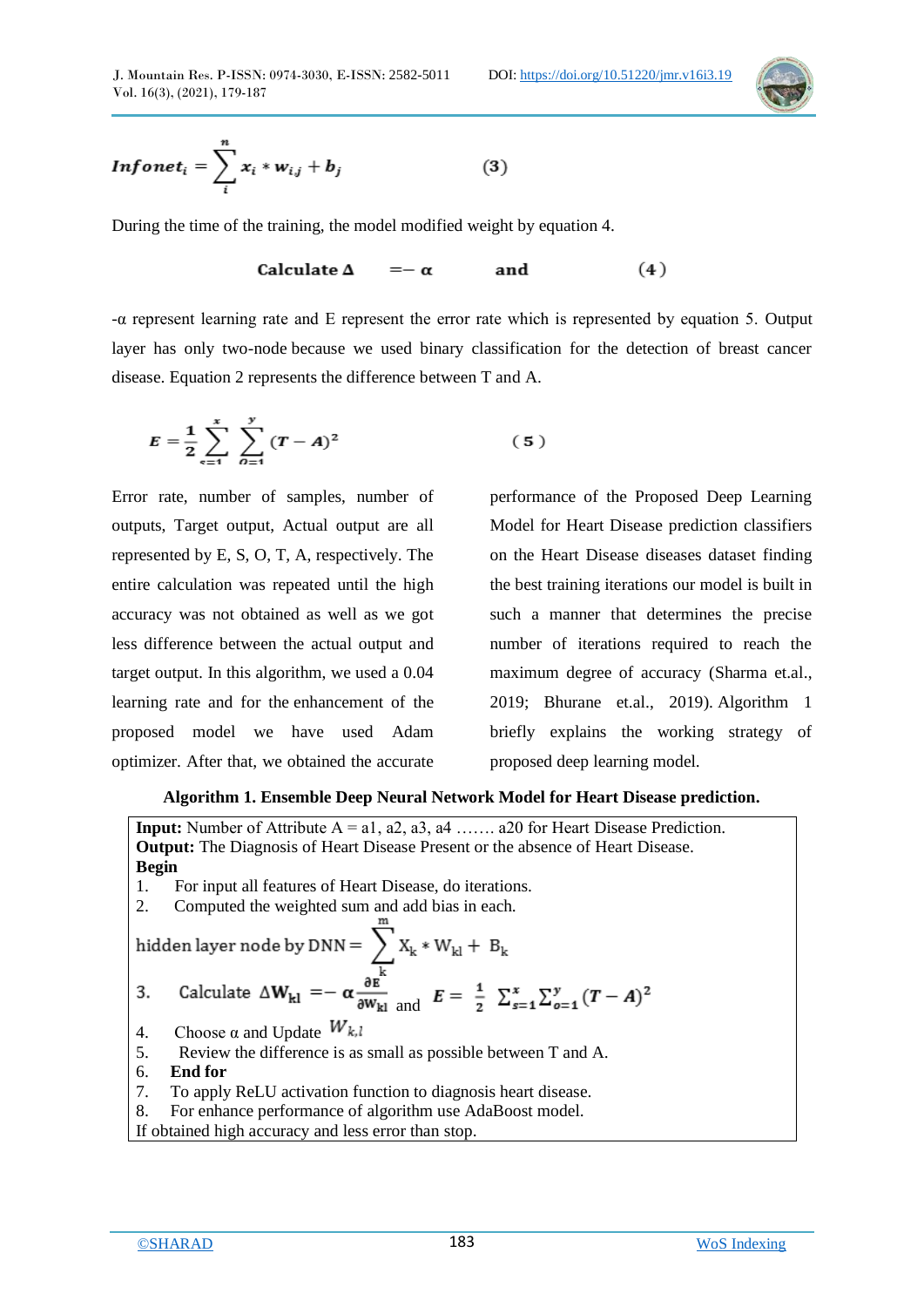

#### **Results and Discussion**

Table-1, Fig.1 and Fig.2 shows results of experiments, comparative analysis of algorithms and ROC graph of our proposed model and existed machine learning algorithms. The accuracy is inversely

**Table-1: Experimental results of models**

proportional to the error. We observe that, as the unpredictability of the dataset increases, the error rate decreases and the solution gets more accurate. When additional cases are reported and data from other sources become available, the network predictor quickly adapts the new situations with perfect accuracy.

|             | <b>Algorithms</b> |                        |                  |                              |                              |  |
|-------------|-------------------|------------------------|------------------|------------------------------|------------------------------|--|
|             | Random<br>Forest  | Logistic<br>Regression | Decision<br>Tree | Support<br>Vector<br>Machine | Proposed<br>Deep<br>Learning |  |
| Accuracy    | 88                | 84                     | 90               | 83                           | 98                           |  |
| Precision   | 86                | 86                     | 86               | 83                           | 91                           |  |
| Recall      | 88                | 88                     | 88               | 81                           | 93                           |  |
| F-Measure   | 86                | 86                     | 86               | 81                           | 91                           |  |
| <b>MSE</b>  | 0.11              | 0.15                   | 0.12             | 0.16                         | 0.07                         |  |
| <b>RMSE</b> | 0.34              | 0.39                   | 0.32             | 0.43                         | 0.26                         |  |



**Fig.1: Represent evaluation criteria of models.**

The precision of the proposed data analysis is measured It is visible from Fig.1 that the proposed work has a low variation and a high level of precision. Precision can be seen as another metric to measure accuracy. Fig.1 represents that our proposed deep learning algorithm shows high accuracy as well another parameter of experimented outcome compares to existing machine learning algorithms. Table-2 show different exist models and our proposes Ensemble Deep Neural Network Model accuracy whereas we can clearly present that our model gives better result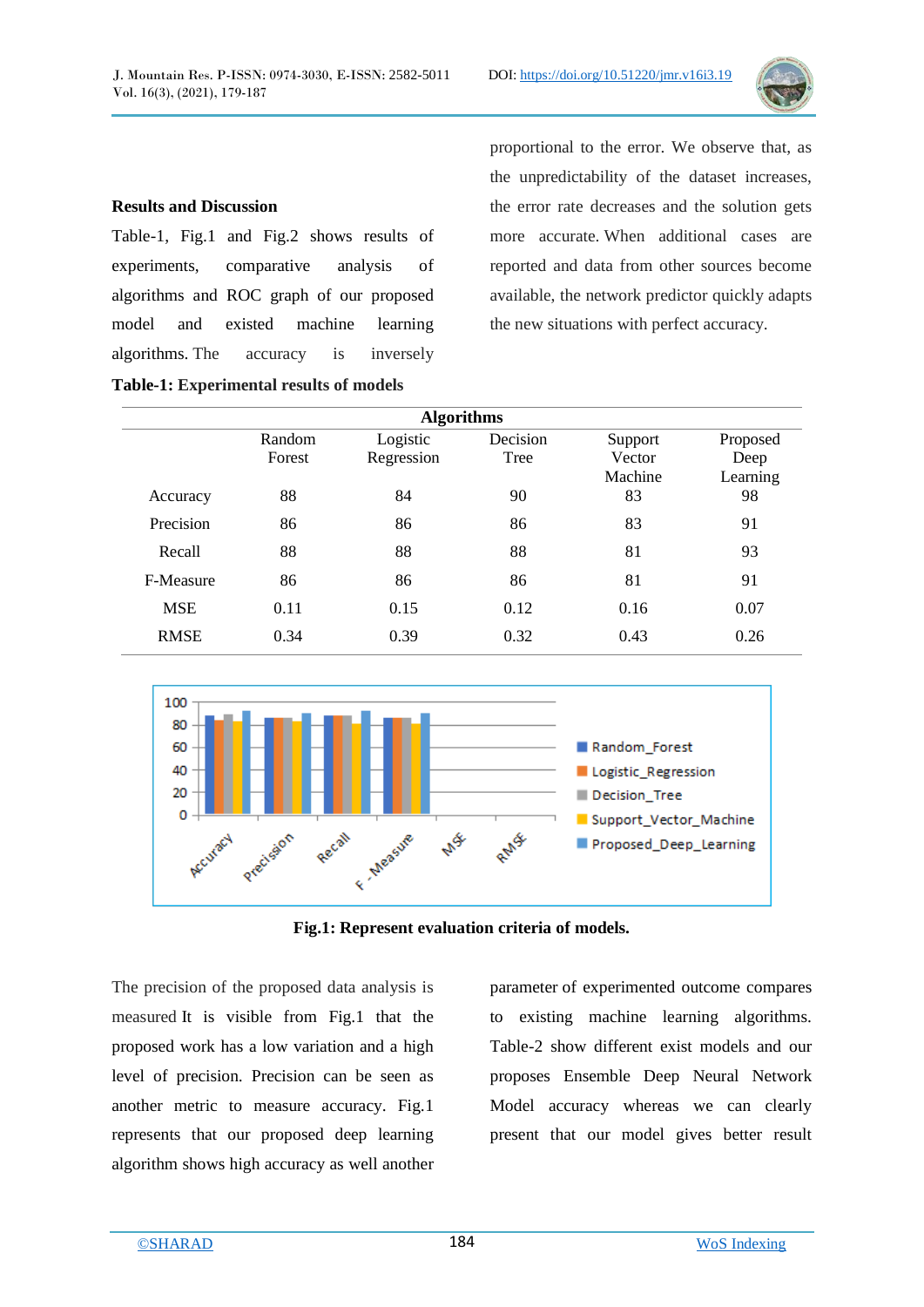

among of other existing models for Heart Disease prediction.

High accuracy with the smallest error margin shows that the network predicted the importance of events very accurately, while medium accuracy with the smallest error margin suggests that the network properly predicted the form of the growth curve. From Fig.2, we can see that the proposed algorithm acquired high accuracy in the comparison of existing machine learning algorithms.

| Year & Reference no.          | Method                                                          | <b>Accuracy</b> |
|-------------------------------|-----------------------------------------------------------------|-----------------|
| 2017, (Chen et.al., 2017)     | Convolutional neural network (CNN)-based<br>model               | 94%             |
| 2017, (Sharmila et.al., 2017) | <b>Fuzzy Neutral Network</b>                                    | 91%             |
| 2018, (Vinitha et.al., 2018)  | Random Forest algorithm is selected to<br>develop CKDPS.        | 95%             |
| 2018, (Sunny et.al., 2018)    | Logistic regression                                             | 97%             |
| <b>Proposed Algorithm</b>     | <b>Hybrid Approach of Neural Network and</b><br><b>GA Model</b> | 98%             |

**Table-2: A research that compares it to other recent studies.**





#### **Conclusion**

This paper proposes a genetic algorithm (GA) based feature selection and Deep Neural Network (DNN) based ensemble model for heart disease prediction of heart patients. The

data is categorized into different groups, sex, heart rate and other symptoms. Based on the patient's symptoms, the study created a wide heart disease analysis. In this paper, a blend of Genetic Algorithm and ensemble model of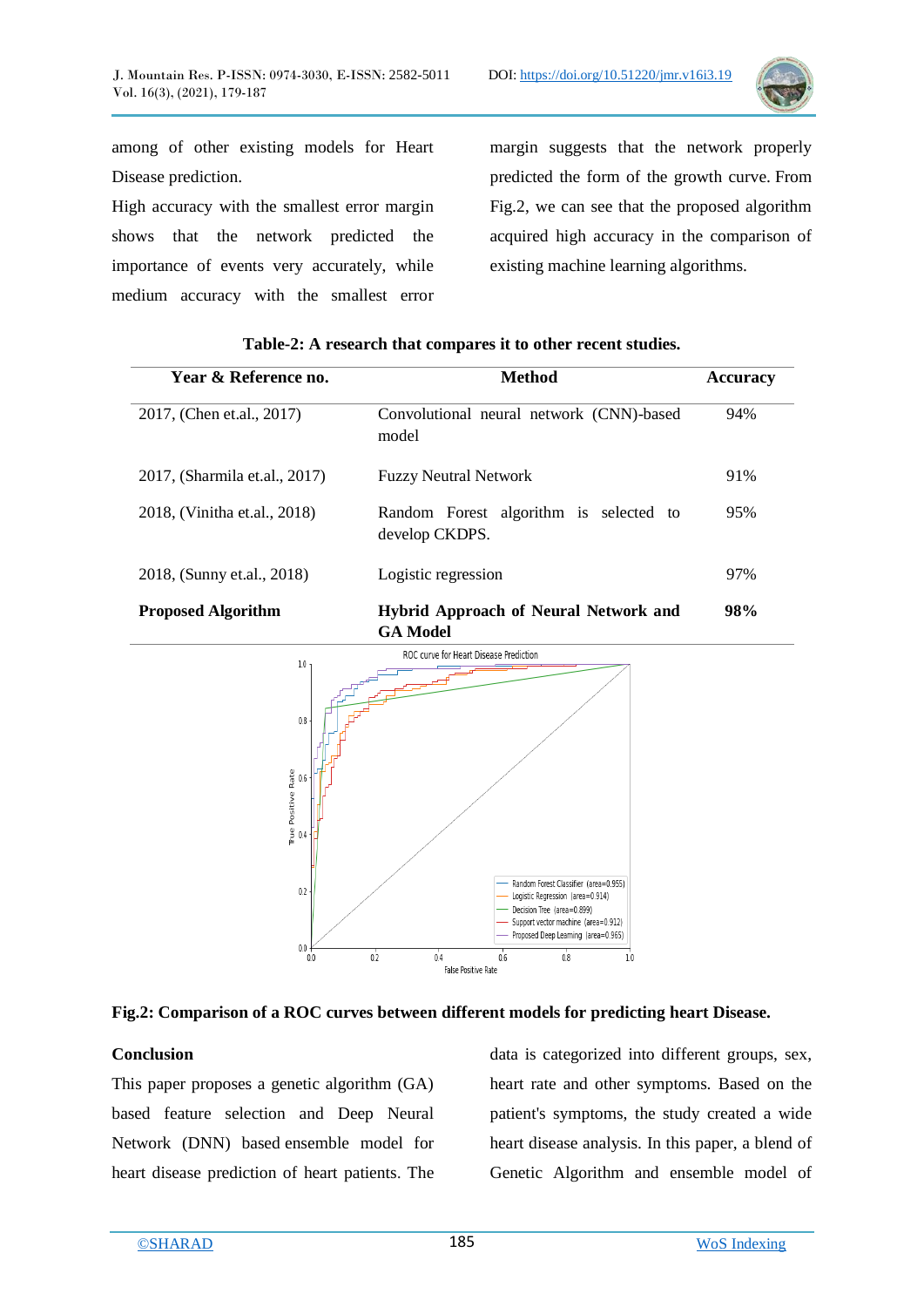

Neural Network. Exist machine learning methods is used for comparatively study of accuracy with our proposed model. The study identifies heart patients features in terms of age, sex, illness, blood pressure, heart rate, demography, and other disorders. In this paper, we conclude that our projected ensemble deep learning model achieved 98 % accuracy among existing machine learning algorithms.

## **Acknowledgement**

Author (Khushbu Verma) is thankful to HNB Garhwal University for providing financial support as institutional research fellowship.

## **Conflict of interest**

There is no conflict of interest. This research work is not funded by any funding agencies.

## **References**

- Acharya UR, Fujita H, Sudarshan VK, Oh SL, Adam M, Tan, JH, ... & Chua KC (2017).Automated characterization of coronary artery disease, myocardial infarction, and congestive heart failure using contourlet and shearlet transforms of electrocardiogram signal;*Knowledge-Based Systems*, *132*: 156-166.
- Acharya UR, Fujita H, Oh SL, Raghavendra U, Tan J, Adam M ... & Hagiwara Y (2018). Automated identification of shockable and non-shockable lifethreatening ventricular arrhythmias using convolutional neural network. *Future Generation Computer Systems*, *79*: 952-959.
- Acharya UR, Hagiwara Y, Koh JEW, Oh SL, Tan JH, Adam M & San-Tan R (2018). Entropies for automated detection of coronary artery disease using ECG signals: A review. *Biocybernetics and Biomedical Engineering*, *38*(2): 373- 384.
- Amin SU, Agarwal K & Beg R (2013, April). Genetic neural network-based data mining in prediction of heart disease using risk factors. In *2013 IEEE Conference on Information & Communication Technologies*, 1227- 1231.
- Bhurane AA, Sharma M, San-Tan R & Acharya UR (2019). An efficient detection of congestive heart failure using frequency localized filter banks for the diagnosis with ECG signals. *Cognitive Systems Research*, *55*: 82-94.
- Chen M, Hao H, wang K, Wan L & Wang L (2017). Disease prediction by machine learning over big data from healthcare communities. *Ieee Access*, *5*: 8869- 8879.
- Chen M, Ma Y, Li Y, Wu D, Zhang Y & Youn CH (2017). Wearable 2.0: Enabling human-cloud integration in next generation healthcare systems. *IEEE Communications Magazine*, *55*(1): 54-61.
- Disease and symptoms Dataset; [www.github.com.](http://www.github.com/)
- Heart disease Dataset; www.uci repository.com.
- Kumar M, Pachori RB, & Acharya UR (2017). Characterization of coronary artery disease using flexible analytic wavelet transform applied on ECG signals. *Biomedical signal processing and control*, *31*: 301-308.
- Kunjir A, Sawant H & Shaikh NF (2017). Data mining and visualization for prediction of multiple diseases in healthcare. In *2017 International Conference on Big Data Analytics and Computational Intelligence (ICBDAC)*, 329-334.
- Mendis S, Puska P, Norrving B & World Health Organization. (2011). *Global atlas on cardiovascular disease*